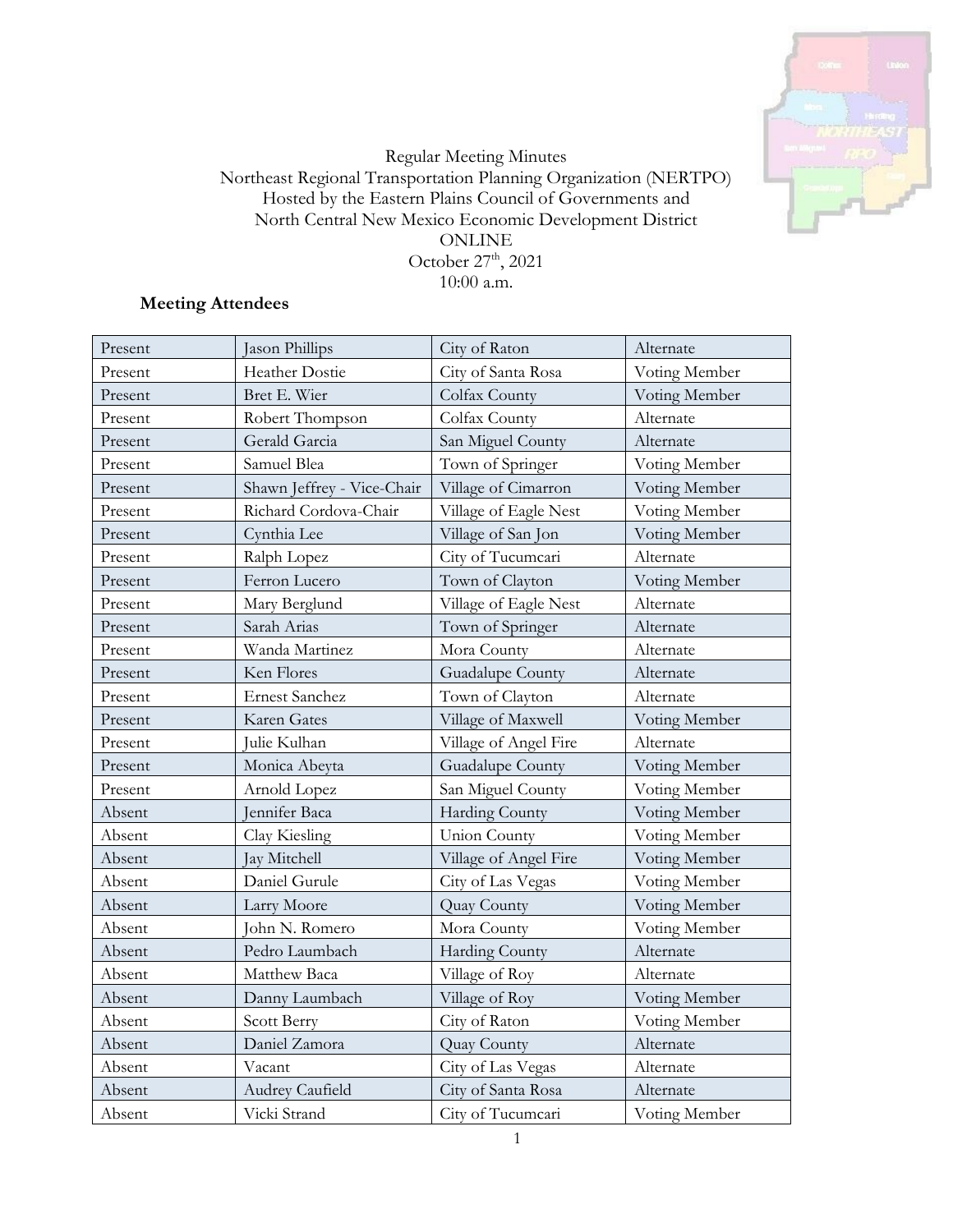|        |                       |                        |               | $01$ on<br><b>Dolfre</b> |
|--------|-----------------------|------------------------|---------------|--------------------------|
|        |                       |                        |               |                          |
| Absent | Angie Gonzales        | <b>Union County</b>    | Alternate     | <b>His stilling</b>      |
| Absent | Renee Ledoux          | Village of Cimarron    | Alternate     |                          |
| Absent | Lee Dixon             | Village of Des Moines  | Voting Member |                          |
| Absent | Scott Warner          | Village of Des Moines  | Alternate     |                          |
| Absent | Diane Brown           | Village of Folsom      | Voting Member |                          |
| Absent | Mike Schoonover       | Village of Folsom      | Alternate     |                          |
| Absent | Lynn Wiseman          | Village of Grenville   | Alternate     |                          |
| Absent | Mignon Saddoris       | Village of Grenville   | Voting Member |                          |
| Absent | Shannon Aikman        | Village of House       | Voting Member |                          |
| Absent | Sherwin W. Martin     | Village of House       | Alternate     |                          |
| Absent | <b>Russell Feerer</b> | Village of Logan       | Alternate     |                          |
| Absent | Scott Parnell         | Village of Logan       | Voting Member |                          |
| Absent | Joanna Taylor         | Village of Maxwell     | Alternate     |                          |
| Absent | Connie Cook           | Village of Mosquero    | Alternate     |                          |
| Absent | Daniela Johnson       | Village of Mosquero    | Voting Member |                          |
| Absent | Telesfor Benavidez    | Village of Pecos       | Voting Member |                          |
| Absent | Vacant                | Village of Pecos       | Alternate     |                          |
| Absent | Wade Lane             | Village of San Jon     | Alternate     |                          |
| Absent | Laudente Quintana     | Village of Wagon Mound | Voting Member |                          |
| Absent | Nora Sanchez          | Village of Wagon Mound | Alternate     |                          |

## **Planners, NMDOT, and State Agencies**

Raul Rodriguez III – Eastern Plains Council of Governments (EPCOG) Vincent Soule – Eastern Plains Council of Governments (EPCOG) Paul Sittig– North Central NM Economic Development District (NCNMEDD) Chris Madrid – North Central NM Economic Development District (NCNMEDD) Kyla Danforth – North Central NM Economic Development District (NCNMEDD) Samantha Sandoval – NMDOT LGRF Program Planner John Herrera – NMDOT District 4 Assistant Engineer Rebecca Martinez – City of Las Vegas Clay Koontz – City of Santa Rosa Stantech Engineer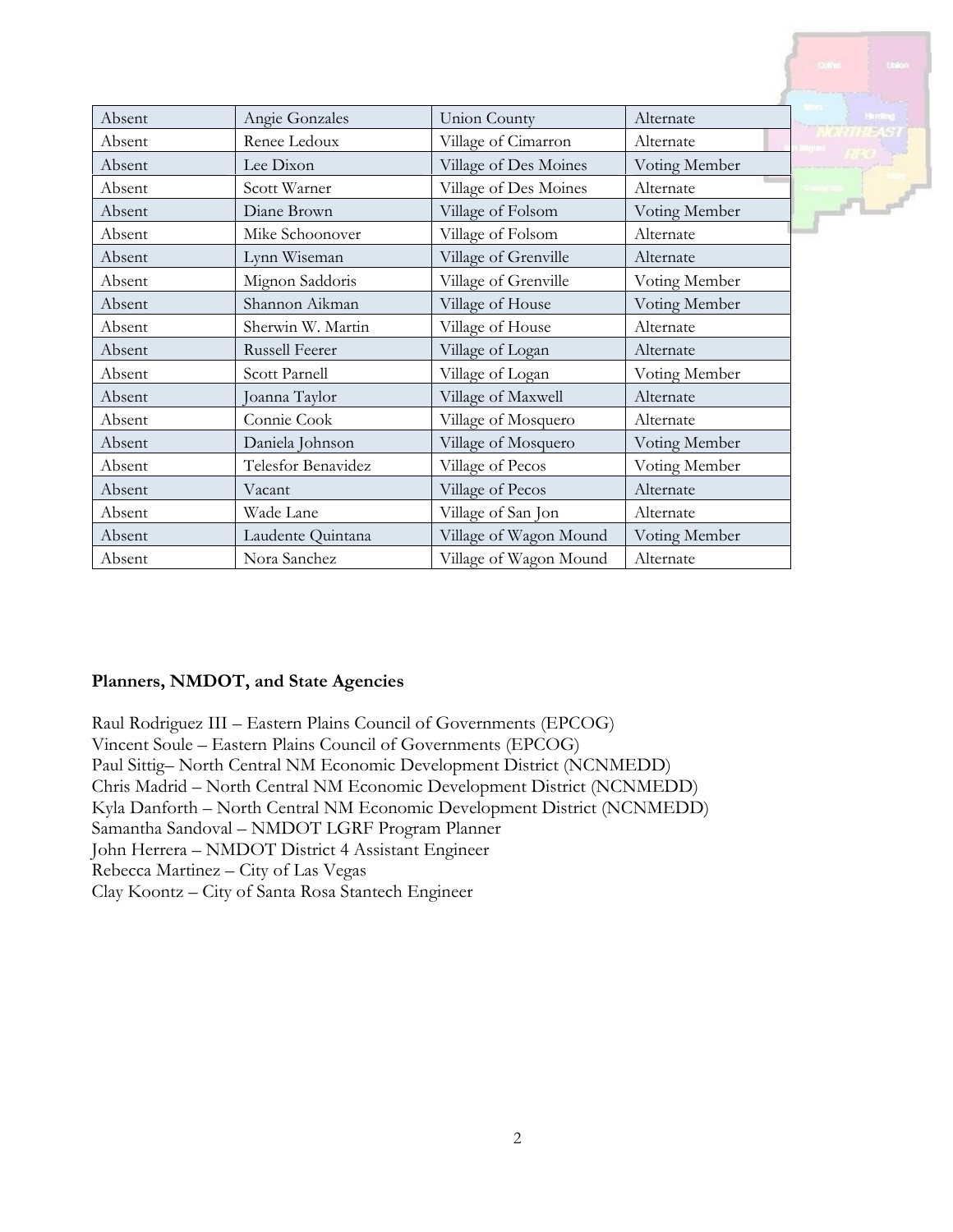## **I. Call to Order**

The Meeting was called to order at 10:11 AM by Chairman Richard Cordova.

## **II. Pledge of Allegiance/New Mexico State Flag**

The Pledge of Allegiance and salute to the New Mexico State Flag were led by Vice-Chairwoman Shawn Jeffrey.

#### **III. Welcome**

Chairman Richard Cordova welcomed everyone to the virtual meeting and allowed for introductions.

Individual introductions were conducted by all in attendance.

#### **IV. Approval of Agenda**

Chairman Richard Cordova opened the review and approval of the agenda. Motion to approve the agenda as presented: Shawn Jeffrey, Village of Cimarron Second: Karen Gates, Village of Maxwell

Roll call:

| Entity                | Representative        | Vote |
|-----------------------|-----------------------|------|
| Colfax County         | Bret E. Wier          | Yes  |
| Guadalupe County      | Ken Flores            | Yes  |
| Mora County           | Wanda Martinez        | Yes  |
| San Miguel County     | Gerald Garcia         | Yes  |
| Village of Cimarron   | Shawn Jeffrey         | Yes  |
| Town of Clayton       | Ferron Lucero         | Yes  |
| Village of Eagle Nest | Mary Berglund         | Yes  |
| City of Raton         | Jason Phillips        | Yes  |
| Village of San Jon    | Cynthia Lee           | Yes  |
| Village of Angel Fire | Julie Kulhan          | Yes  |
| City of Santa Rosa    | <b>Heather Dostie</b> | Yes  |
| Town of Springer      | Samuel Blea           | Yes  |
| Village of Eagle Nest | Richard Cordova       | Yes  |
| Village of Maxwell    | Karen Gates           | Yes  |

Cities of Las Vegas, Tucumcari, Villages of House, Des Moines, Mosquero, Pecos, Folsom, Grenville, Logan, Roy, Quay County, Harding County, Union County, and the Village of Wagon Mound were absent. Motion carries.

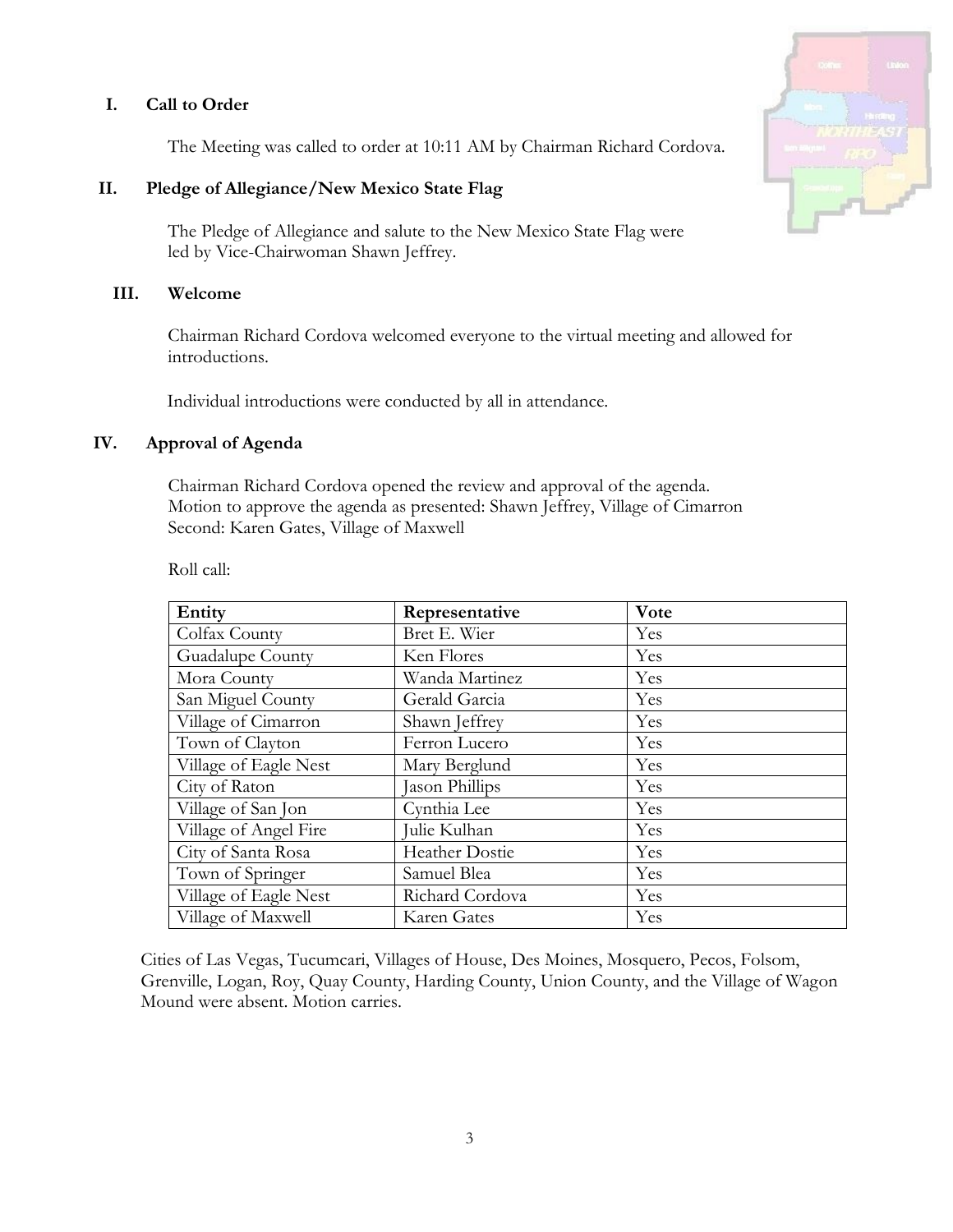# **V. Approval of Minutes** (September Meeting-EPCOG and NCNMEDD virtual)

Chairman Richard Cordova opened the review and approval of the previous monthly meeting. With no comments provided, the Chairman moved for a motion.

Motion to approve the minutes as presented by Jason Phillips, City of Raton Second: Cynthia Lee, Village of San Jon

| Entity                | Representative        | Vote |
|-----------------------|-----------------------|------|
| Colfax County         | Bret E. Wier          | Yes  |
| Guadalupe County      | Ken Flores            | Yes  |
| Mora County           | Wanda Martinez        | Yes  |
| San Miguel County     | Gerald Garcia         | Yes  |
| Village of Cimarron   | Shawn Jeffrey         | Yes  |
| Town of Clayton       | Ferron Lucero         | Yes  |
| Village of Eagle Nest | Mary Berglund         | Yes  |
| City of Raton         | Jason Phillips        | Yes  |
| Village of San Jon    | Cynthia Lee           | Yes  |
| Village of Angel Fire | Julie Kulhan          | Yes  |
| City of Santa Rosa    | <b>Heather Dostie</b> | Yes  |
| Town of Springer      | Samuel Blea           | Yes  |
| Village of Eagle Nest | Richard Cordova       | Yes  |
| Village of Maxwell    | Karen Gates           | Yes  |

Roll call:

Cities of Las Vegas, Tucumcari, Villages of House, Des Moines, Mosquero, Pecos, Folsom, Grenville, Logan, Roy, Quay County, Harding County, Union County, and the Village of Wagon Mound were absent.

With all present voting in the affirmative, motion carries.

# **VI. Discussion: EPCOG Amendment FFY 2021 Q4** (Raul Rodriguez III, EPCOG)

Raul Rodriguez III, EPCOG, updated the membership concerning the EPCOG formal Amendment request FFY 2021 Q4. Mr. Rodriguez III advised that the amendment request will have to be resubmitted and voted on for approval by membership during the next regular meeting scheduled for November  $30<sup>th</sup>$ . The Amendment will include the same information with added carryforward amount into FFY 2022. Meetings have been attended with NERTPO Government Planning Liaison, Joe Moriarty and Government to Government Planning Division Unit Supervisor, Rosa Kozub to ensure that EPCOG will perform necessary actions to submit and attain approval for formal Amendment request FFY 2021 Q4. Mr. Rodriguez III suggest an action/approval item on the proceeding regular meeting agenda for membership to vote and approve the formal amendment request.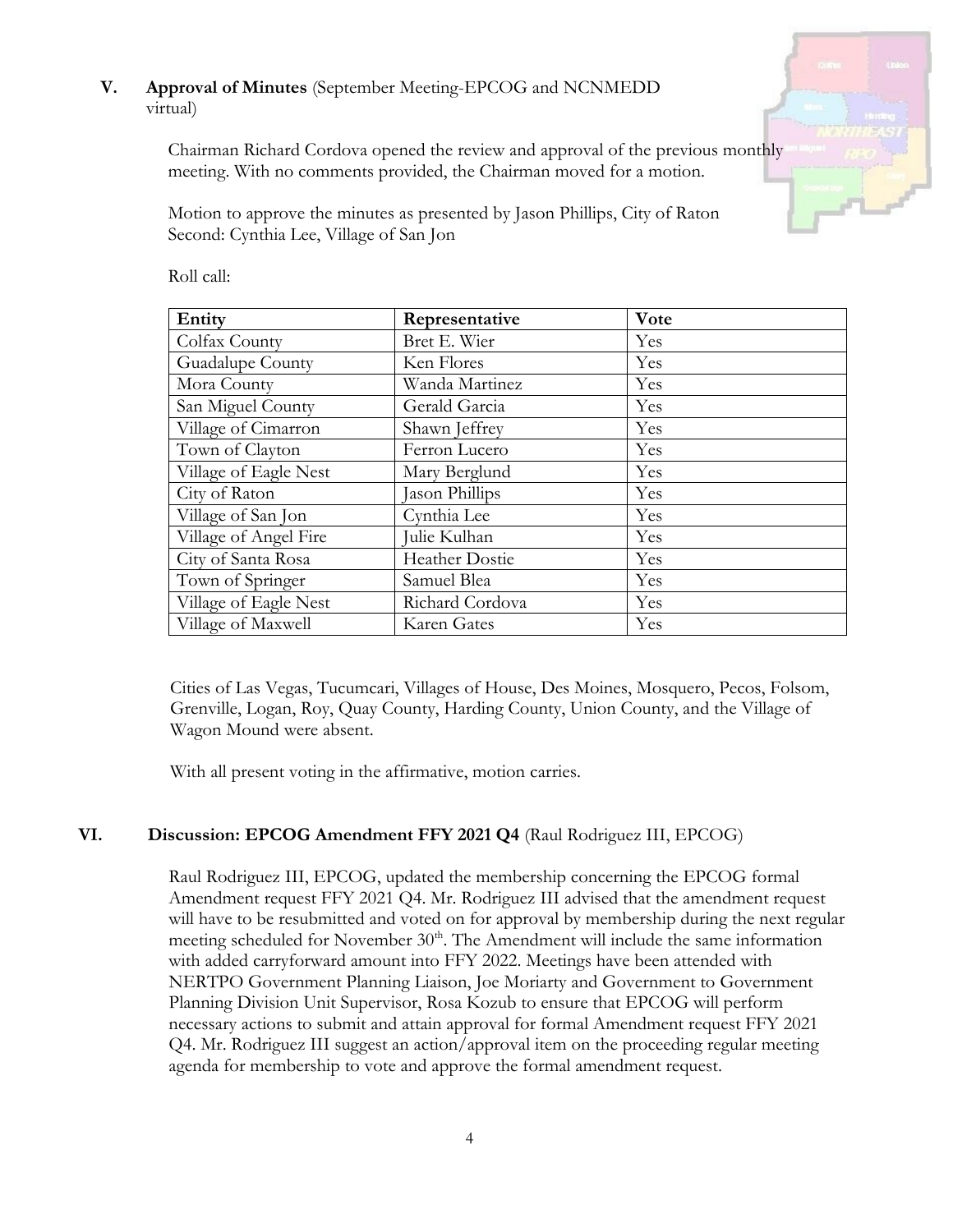# **VII. Discussion: Regional Transportation Plan (RTP) Update –** (NERTPO Planners**)**

Paul Sittig and Raul Rodriguez III updated the membership that planners have made significant progress updating the NERTPO Regional Transportation Plan (RTP) along with NCNMEDD Transportation Intern, Kyla Danforth. Mr. Sittig suggested that attention should be focused to complete the sections that are incomplete and presented a table of contents with incomplete sections highlighted for membership to view.

|     | <b>Table of Contents</b>                                                                                        |
|-----|-----------------------------------------------------------------------------------------------------------------|
|     | Part I - Introduction                                                                                           |
| 1.1 | What is an RTP?                                                                                                 |
| 1.2 | Regional Overview                                                                                               |
| 1.3 | Why Mobility Matters (Social Equity, Land Use, and The Environment)                                             |
| 1.4 | <b>Title VI</b>                                                                                                 |
|     | <b>Part 2 - Current Conditions</b>                                                                              |
| 2.1 | Regional Socioeconomic Breakdown                                                                                |
| 22  | Commuting, Crash, and DUI Data by County                                                                        |
| 2.3 | Transportation System Overview (Roadway system, transit service, freight, recreation trails, scenic by-<br>ways |
|     | Part 3 - Challenges, Opportunities, Goals                                                                       |
| 3.1 | Public Engagement                                                                                               |
| 3.2 | <b>Challenges and Opportunities</b>                                                                             |
| 3.3 | Goals, Priorities, and Strategies                                                                               |
|     | Part 4 - Next Steps                                                                                             |
| 4.1 | Plan Implementation                                                                                             |
| 4.2 | Regional Coordination with other RTPO's                                                                         |
| 4.3 | Rural Transportation Improvement Program (RTIPR)                                                                |
| 44  | <b>Funding Sources and Revenue Streams</b>                                                                      |
|     | Appendix                                                                                                        |
|     | Data sources                                                                                                    |
|     | <b>Survey Responses</b>                                                                                         |

Mr. Sittig informed membership that the circled item on the table of contents has been drafted by Mr. Rodriguez III and consists of funding and revenue streams at both the state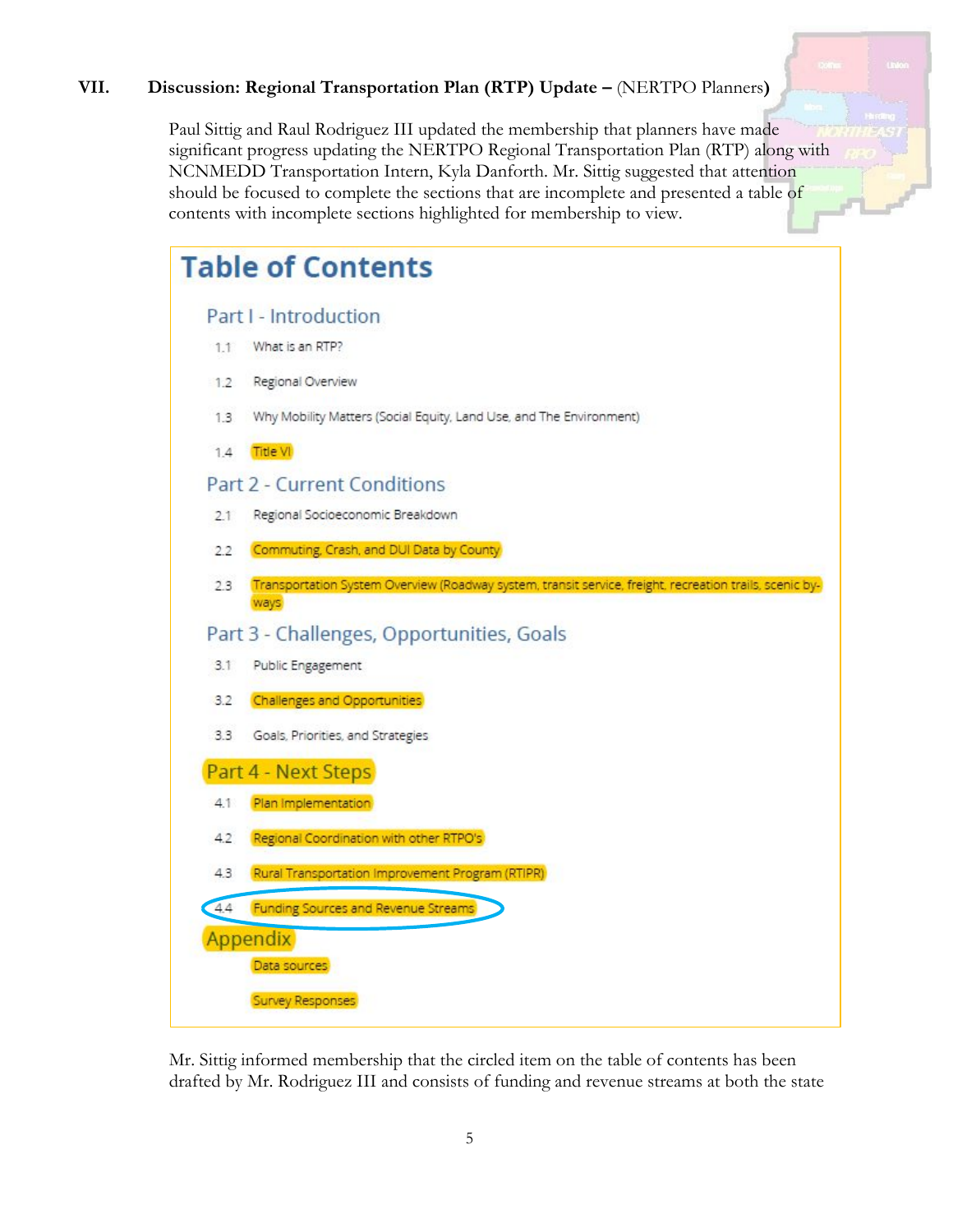and federal levels for transportation infrastructure impacting the NERTPO region and member therein.

Mr. Sittig proposed questions to membership pertaining to:

- Current usage of the 2040 plan from 2014 and membership's favorite sections,
- Value and function of the roadway tiers in the plan,
- How members would like to use the new plan, to support local or regional applications, provide regional data to identify and support local projects,
- Membership's opinions about what a successful RTP may look like, and
- If and how the plan could measure success.

Mr. Sittig advised membership that 2020 decennial census data per county has been released and will be an outstanding tool to fill in gaps and use crash maps in the RTP document. Mr. Rodriguez asked if NERTPO would be interested in setting up focus group meetings to help develop the new plan outside of regular NERTPO meetings. Mr. Sittig noted that the planners will update the membership about progress in the November regular meeting to discuss revisions, with a focus on implementation.

Chairman Cordova stated inclusion of regional projects and benefits thereof should be included into the updated RTP. Commissioner Weir agrees and believes that there should not be a subcommittee but include this issue on the agenda monthly to update the plan. Mr. Weir also commended the RTPO and the Chairman on our continued efforts to ensure that the NERTPO region continues to receive the largest amount of state funding in all 7 NMDOT state districts. Chairman Cordova instructed NERTPO Planners to include this agenda item for proceeding meetings with a target finishing time of 4-6 months as there is no hard deadline from NMDOT.

## **VIII. Discussion: TAP, RTP and CMAQ timelines and updates** – (NERTPO Planners)

Raul Rodriguez III updated members that the end of October is the NMDOT deadline for submission of applications for federally funded TAP, RTP and CMAQ programs to the FTP site.

Paul Sittig advised that the rating and ranking of these projects will take place today and the next steps will be passed onto NMDOT for board review and inclusion in the STIP (Statewide Transportation Improvement Plan). Applicants will receive a letter of award and must return them to NMDOT in March 2022. Members receiving funding are then required to attend an orientation webinar outlining critical deadlines and federal processes. Projects will begin in FFY 2023. There are 2 federal program applicants for the next funding cycle.

# **IX. Action/ approval: Rating and Ranking** – (TAP, RTP and CMAQ applicants)

The City of Santa Rosa representative, Heather Dostie, presented the application for TAP program funding for LED Street lighting updates. The city of Santa Rosa applies for reimbursement from the program outlines. The proposed project is for preliminary planning and final design plans, bidding advertisement, construction management and observation during construction and project closeout for approximately 36,000 linear feet (LF).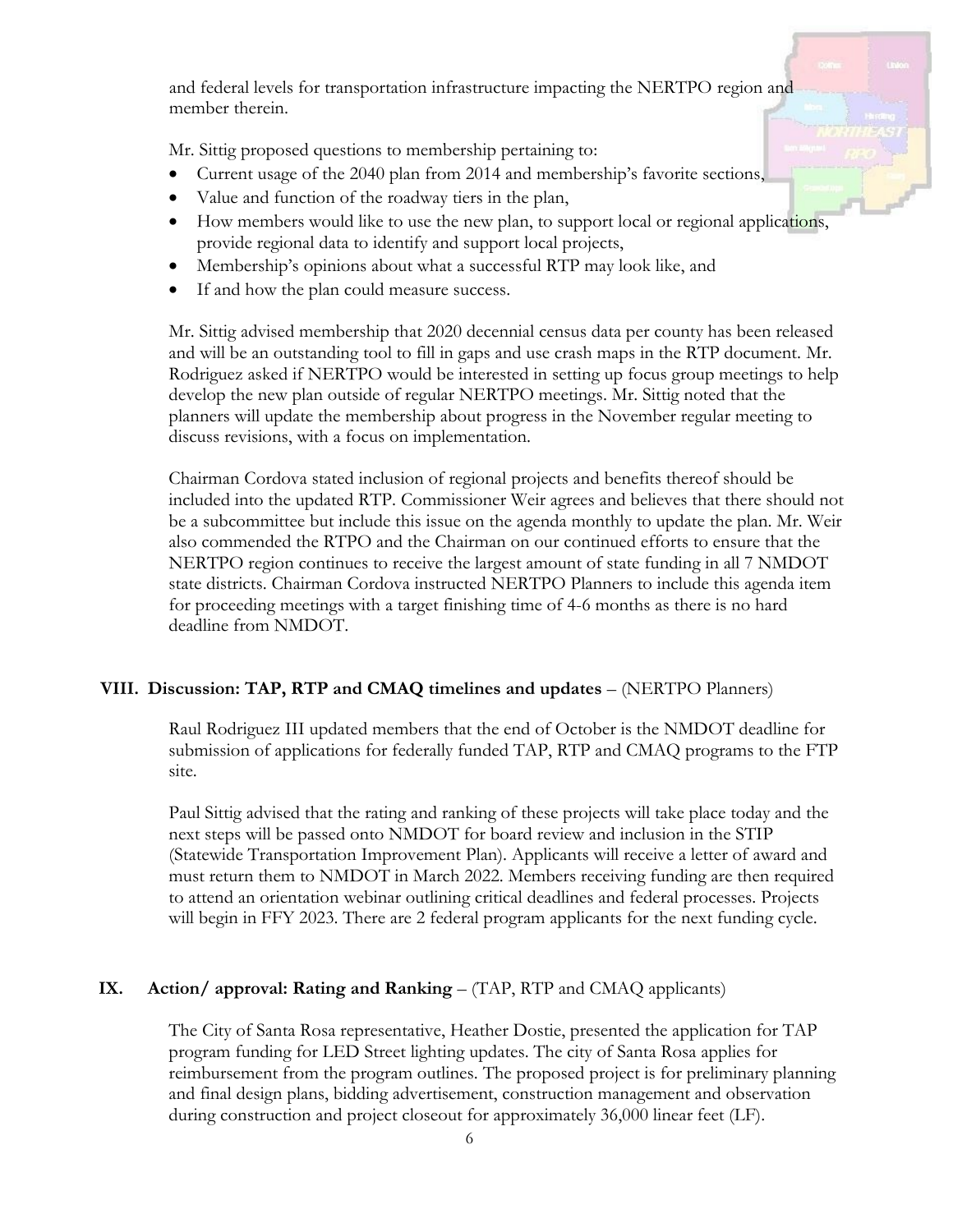Professional services for the preparation of preliminary and final engineering design plans will include specifications, estimates, topographic and utility survey, geotechnical survey, and preparation of NMDOT project certificates. This project is listed as a priority item on the City's ICIP. The project justification includes safety for travel along Historic Route 66, Blue Hole and other tourist sites. The project will provide a safer environment for all pedestrians, cyclists, and motorist traffic traveling along the proposed project improvement routes. The project will upgrade the City's lighting network to state-of-the art energy efficient LED lights. The project will include a lighting analysis to determine the appropriate lighting based upon industry standards, including the Illumination Engineering Society (IES) recommendations. The lighting levels will support multi-modal transportation and sidewalk lighting levels (for pedestrians), and lighting levels on the street for vehicles and bicycles. Improved lighting will lower the risk for night-time crashes and enhance safety. The project will be constructed in the City of Santa Rosa's public Right of Way (ROW) along multiple stretches of roadway. The project will be about \$1.2 million.

Chairman Cordova asked about engineer's estimate, and Ms. Dostie confirmed that the estimates were recent. Gerald Garcia, San Miguel County, asked about the match ratio as presented in the slides. Heather Dostie confirmed the 14.56 local match, not 5% as stated in the slides.

The San Miguel representative, Gerald Garcia, presented the project for Cinder Trail. Total project cost is \$771,120.09 with a local 14.56% match of \$112,275.09. The Cinder Trail HMA Overlay, repair and ADA Improvement Project will improve system reliability by maintaining the continuous regional multi-use trail system cone ting the south end of the City of Las Vegas to the north end of the city. This section of trail has many failing areas that need to be addressed for functionality and safety. This project will help maintain a safe and reliable route for bicyclist and pedestrians to travel through the City of Las Vegas and portions of San Miguel County. This project addresses the goal for system connectivity by making sure this regional trail system will continue to be a full trail system from UNWC to LCC to NMHU. The project will enhance mobility of the residents who do not have access to a motorized vehicle and improves non driver access and enhanced mobility, community improvement activities and environmental mitigation. The project will improve the condition of the infrastructure by improving the existing asphalt paved surface on the designated part of the trail system. By completion of this project the community can continue to engage students utilizing the youth conservation corps for enhancement and ongoing maintenance of the project thus creating jobs/summer programs for the preservation of the Gallinas River and landscape of the connection of trails. The project will improve safety for both bicyclists and pedestrians by maintaining the designated multi use trail that is separate from vehicular traffic on adjacent roadways. ADA and ABA guideline improvements will be maintained to keep ROW improvements for residents and improved safety mechanisms. Proper striping along the trail system and at the roadway intersections will also improve the operational safety of the trail system and adjacent roadways.

Chairman Cordova asked about how long the County has been working on this trail project. Mr. Garcia stated that the project was completed some while ago, and this would repair and improve the trail. Chairman Cordova asked if it connected into other trails in Las Vegas, and Mr. Garcia identified how this trail connects into the larger system. Bret Wier, Colfax County, asked how the needed repairs would be funded if not funded with TAP. Mr. Garcia stated that the County approved a resolution for the match funding, but it is not otherwise identified with alternative funding. Mr. Rodriguez asked this was on the County's ICIP or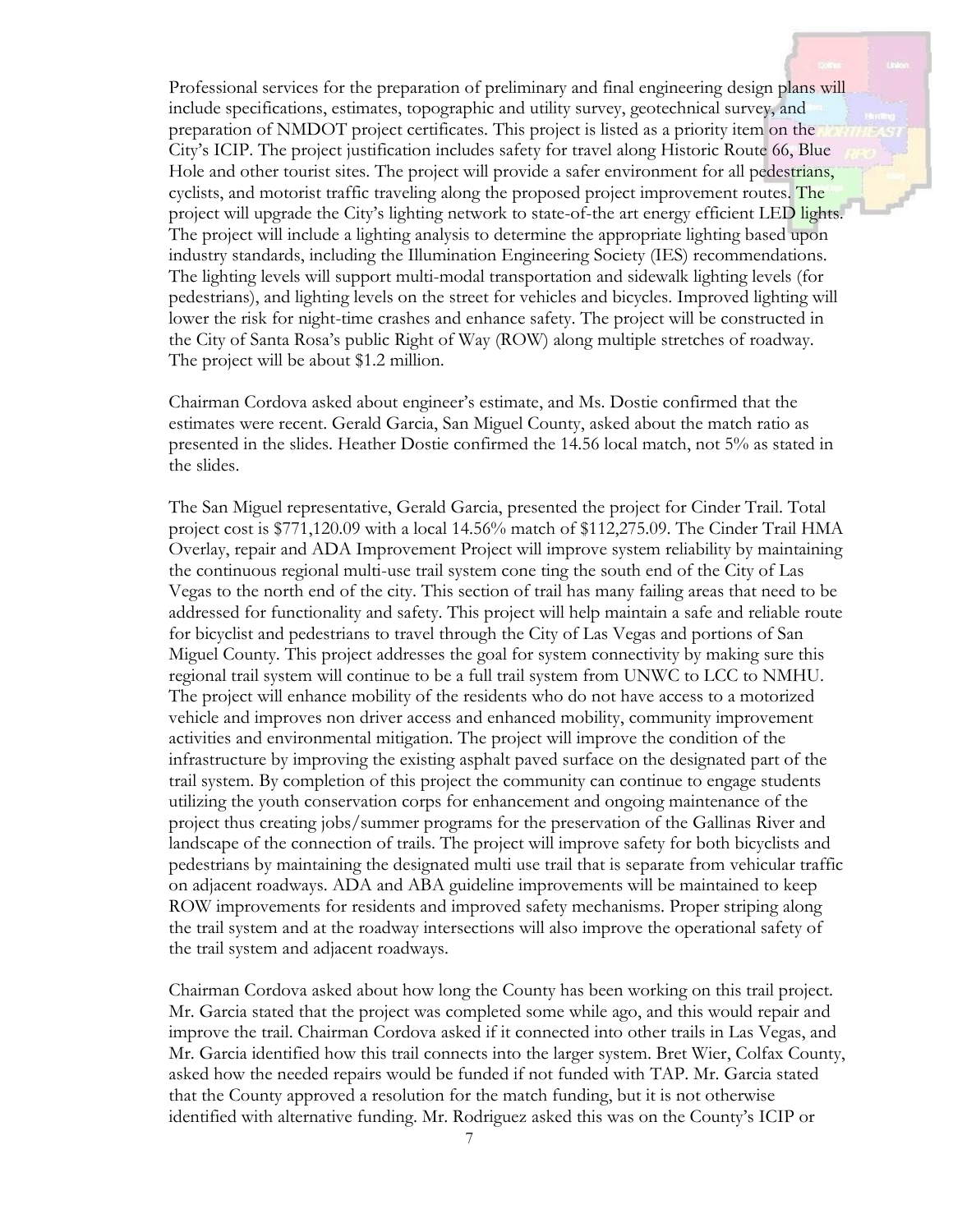other plans. Mr. Garcia noted that the trail is on County plans and ties into Las Vegas' trail plan.

Mr. Sittig distributed a link to the online rating form and instructed one member from each voting entity to rate each project, and that he and Mr. Rodriguez would compile the results for the members to review and approve.

The submitted membership rating and ranking form were tallied and averages for applicants are as follows:

Santa Rosa: 336/ 33.3 average San Miguel County: 359/ 32.6 average

RTIPR will be updated and distributed to membership.

Motion to update RTIPR with TAP, RTP and CMAQ federally funded programs for submittal to NMDOT with entity applications. Motion: Vice Chair Shawn Jeffrey, Village of Cimarron Second: Karen Gates, Village of Maxwell

Roll call:

| Entity                | Representative        | Vote |
|-----------------------|-----------------------|------|
| Colfax County         | Bret E. Wier          | Yes  |
| Guadalupe County      | Ken Flores            | Yes  |
| Mora County           | Wanda Martinez        | Yes  |
| San Miguel County     | Gerald Garcia         | Yes  |
| Village of Cimarron   | Shawn Jeffrey         | Yes  |
| Town of Clayton       | Ferron Lucero         | Yes  |
| Village of Eagle Nest | Mary Berglund         | Yes  |
| City of Raton         | Jason Phillips        | Yes  |
| Village of San Jon    | Cynthia Lee           |      |
| Village of Angel Fire | Julie Kulhan          | Yes  |
| City of Santa Rosa    | <b>Heather Dostie</b> |      |
| Town of Springer      | Samuel Blea           | Yes  |
| Village of Eagle Nest | Richard Cordova       | Yes  |
| Village of Maxwell    | Karen Gates           | Yes  |

Cities of Las Vegas, Tucumcari, Villages of House, Des Moines, Mosquero, Pecos, Folsom, Grenville, Logan, Roy, Quay County, Harding County, Union County, and the Village of Wagon Mound were absent. Abstention from City of Santa Rosa and Village of San Jon due to technical difficulties.

With all present voting in the affirmative, motion carries.

#### **X. Action/ approval**: **NERTPO Title VI Review and approval** – (NERTPO Planners)

Mr. Sittig presented the NERTPO Title VI Plan for review and approval. Mr. Sittig advised membership that updates contained revisions to include NCNMEDD and contact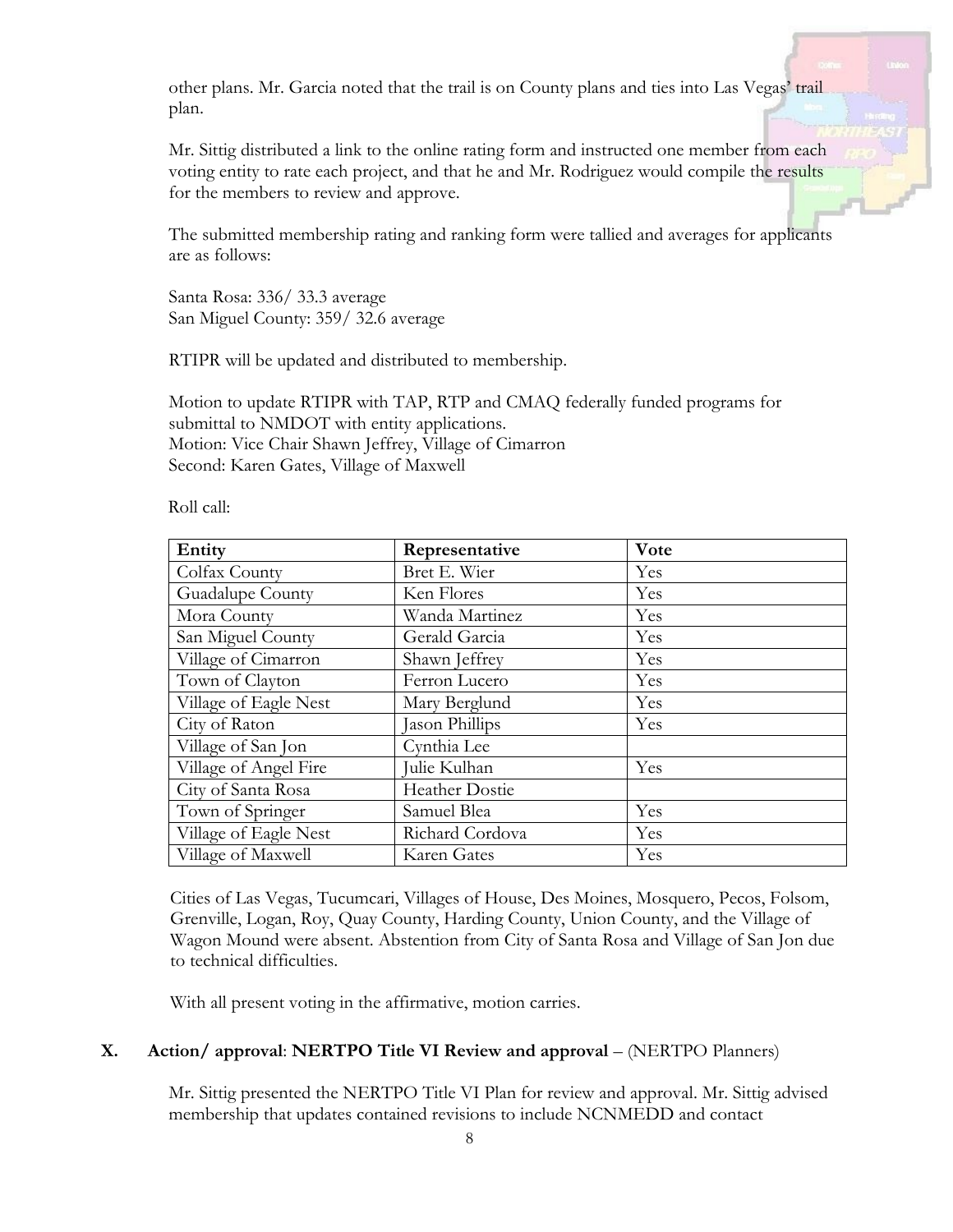information for points of contact for Sandy Chancey, Executive Direct of EPCOG, and Monica Abeita, Executive Director of NCNMEDD. Also contact information for program planners/managers Raul Rodriguez III, EPCOG, and Paul Sittig, NCNMEDD. There were no major plan or verbiage updates.

Chairman Cordova suggested that approval is tabled until proceeding meeting to ensure membership review and be prepared to approve Title VI Plan.

Motion to table the approval of NERTPO Title VI Plan until proceeding meeting made by Bret E. Weir, Colfax County Second: Richard Cordova, Village of Eagle Nest.

| Entity                | Representative        | Vote |
|-----------------------|-----------------------|------|
| Colfax County         | Bret E. Wier          | Yes  |
| Guadalupe County      | Ken Flores            | Yes  |
| Mora County           | Wanda Martinez        | Yes  |
| San Miguel County     | Gerald Garcia         | Yes  |
| Village of Cimarron   | Shawn Jeffrey         | Yes  |
| Town of Clayton       | Ferron Lucero         | Yes  |
| Village of Eagle Nest | Mary Berglund         | Yes  |
| City of Raton         | Jason Phillips        | Yes  |
| Village of San Jon    | Cynthia Lee           |      |
| Village of Angel Fire | Julie Kulhan          | Yes  |
| City of Santa Rosa    | <b>Heather Dostie</b> |      |
| Town of Springer      | Samuel Blea           | Yes  |
| Village of Eagle Nest | Richard Cordova       | Yes  |
| Village of Maxwell    | Karen Gates           | Yes  |

Roll call:

Cities of Las Vegas, Tucumcari, Villages of House, Des Moines, Mosquero, Pecos, Folsom, Grenville, Logan, Roy, Quay County, Harding County, Union County, and the Village of Wagon Mound were absent. Abstention from City of Santa Rosa and Village of San Jon due to technical difficulties.

With all present voting in the affirmative, motion carries.

#### **XI. Discussion: NERTPO Planners/ Program Manager Reports –** (NERTPO Planners)

Raul Rodriguez III, EPCOG, updated membership of U.S. legislation pertaining to the massive Infrastructure spending bill that will be up for a vote on Tuesday of the following week. Mr. Rodriguez III also advised that Shannon Glendening is the only planner at the TAP, RTP and CMAQ divisions of the NMDOT. EPCOG had a quarterly board meeting. Mr. Rodriguez III also advised membership to please complete membership confirmation forms that can be found at the bottom of NERTPO meeting reminders and on the RTPO.org website.